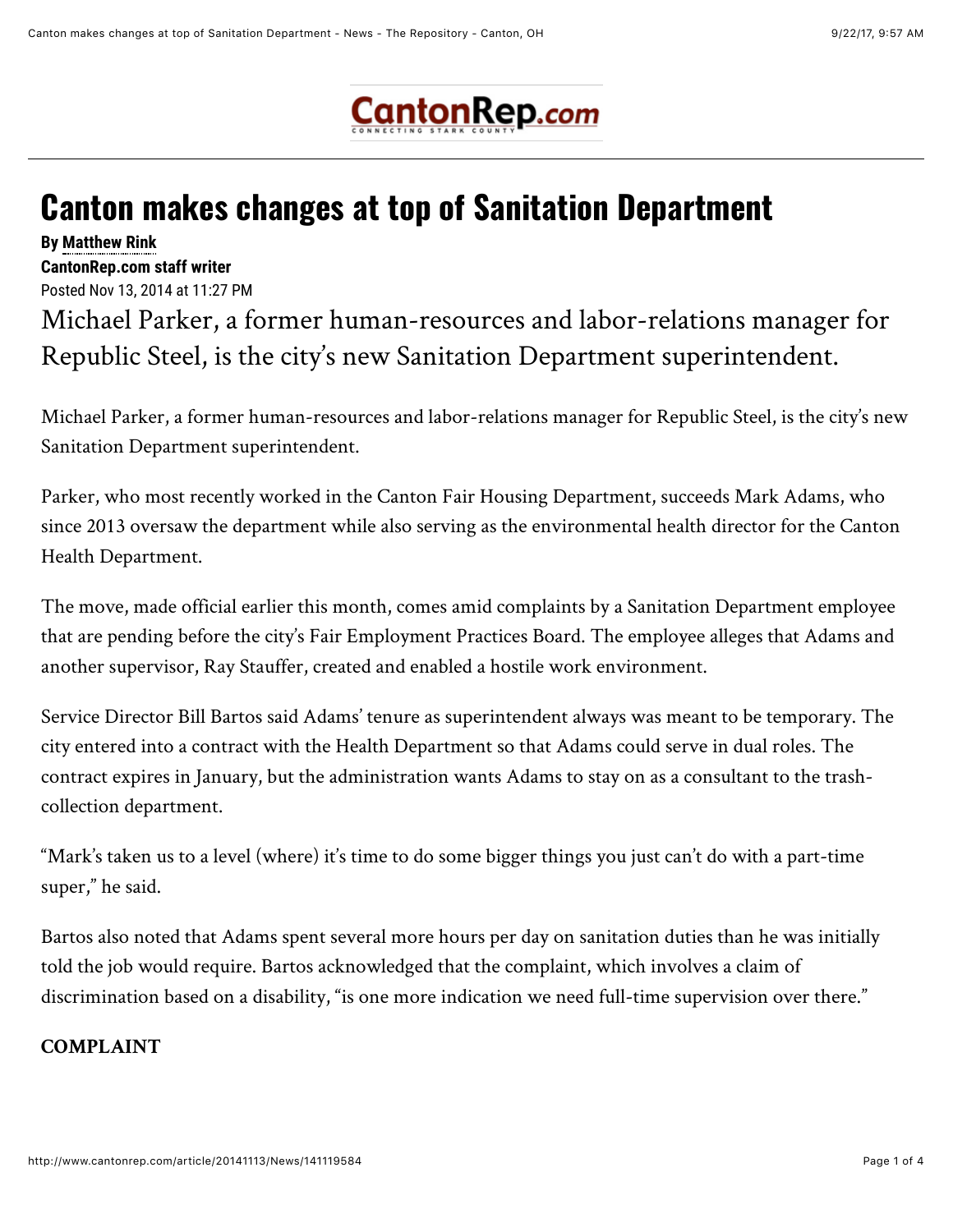During a Fair Employment Practices Board hearing Wednesday, Kristen Bates Aylward, deputy chief counsel for the Canton Law Department, said a city review found the environment in sanitation was "not pleasant for many employees," including the complainant, but that the city does not believe it was because of the employee's disability. "We saw shortcomings definitely in what management was doing down there," she said.

The employee has a speech impediment. She has been transferred temporarily to another city department and is expected to return to sanitation in late January.

ADVERTISING

The employee also alleged in a grievance that Adams tried to discipline her in August in retaliation for filing the discrimination complaint. Bartos, the hearing officer in the grievance, issued a split decision in October, finding that a warning letter should be removed from the employee's personnel file, but that it had not been written as an act of retaliation.

Attorney Peter Pattakos, who represents the employee, asked the board to delay proceedings in the complaint case to give the sides a chance to mend fences. That will include meeting with Parker and providing him a chance to change the environment in sanitation.

Pattakos wants to know that "what happened under Adams' watch is no longer going to be tolerated," he said. "At this point, we're confident we're moving in that direction, but we simply cannot say we are there yet."

## **RESPONSE**